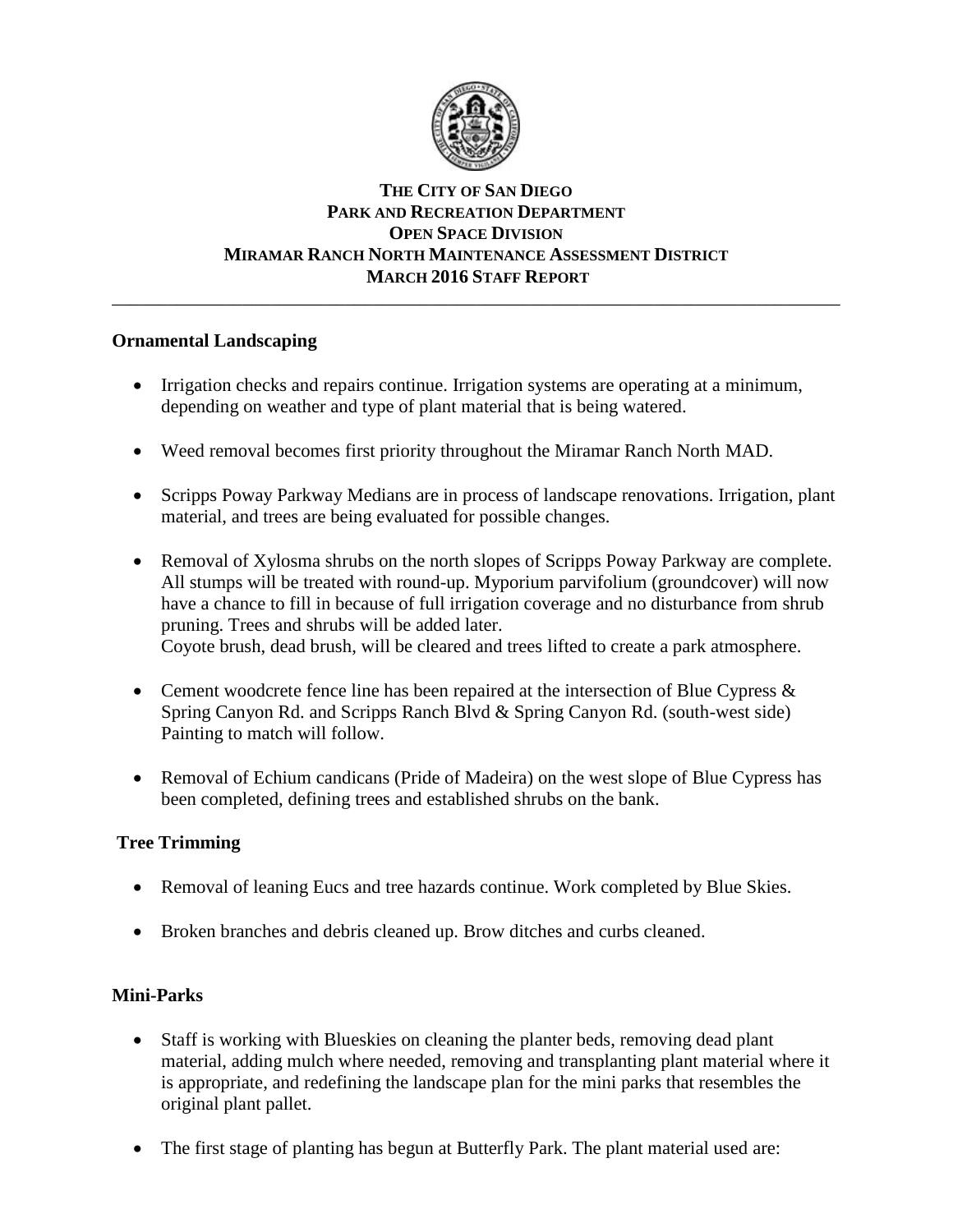Duranta repens 'Alba' (White Sky Flower) Duranta stenostachya (Brazilian Sky Flower) Russelia equisetiformis (Firecracker Plant) Tecoma stans 'Orange Jubilee' Elaeagnus pungens Variegated (Silver Berry) Buddleja davidii 'Black Night' (Butterfly Bush) Passiflora coccinea (Red Passion Vine) Galvesia speciosa 'Firecracker' (Island Snapdragon) Salvia greggii red flowers (Autumn Sage) Brunflesia floribunda (Yesterday-Today-and-Tomorrow) Jasmine nititum (Angelwing Jasmine) Justicia brandegeeana (Shrimp Plant) Dianella revoluta 'Little Rev' (Flax Lily) Plumbago capensis (Cape Plumbago) Calliandra californica (Baja Fairy Duster) Viburnum tinus 'Spring Bouquet' Vitex trifolia 'Purpurea' Grewia occidentalis (Lavender Starflower) Ochna serrulata (Mickey Mouse Plant) Cuphea ignea (Cigar Plant) Asclepias tuberosa (Butterfly Plant)

Relocated- Lantana 'radiation' from Oak Glen Native Garden.

 Removed Lantana 'radiation' from Oak Glen Native Garden. Some were saved and replanted at Butterfly Park. All plant material within Oak Glen Native Garden will be California Native Plants.

### **Landscape Contract**

- Blue Skies Landscape has been awarded the new contract for Miramar Ranch North MAD.
- Summary of FY17 Miramar Ranch North MAD budget has been reviewed and approved.
- Blue Skies Landscape continues to provide services within budget.

Respectfully submitted,

Michael Rasmusson Grounds Maintenance Manager Miramar Ranch North MAD (619) 685-1338